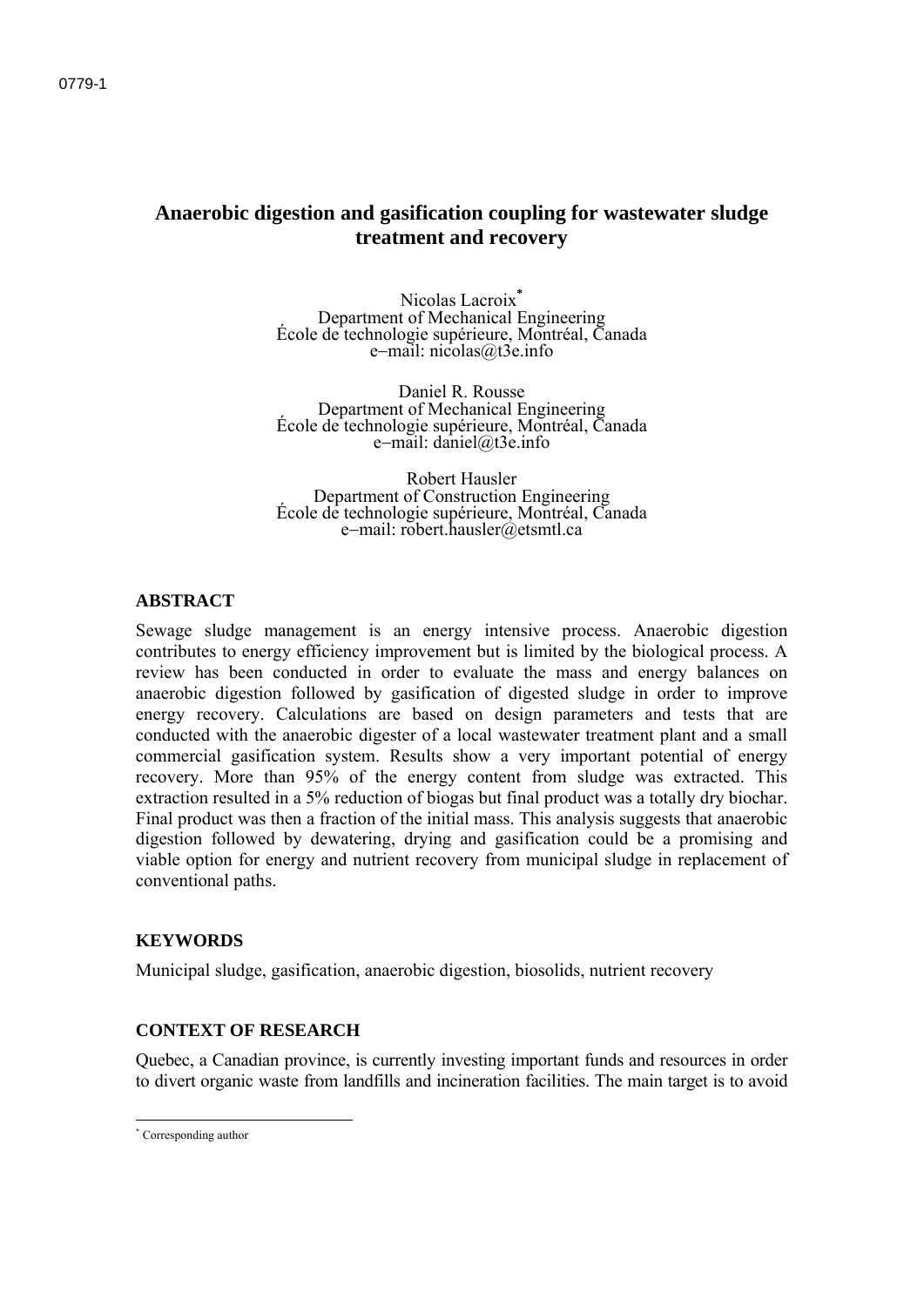all organic waste burial or elimination by 2020. Low cost of landfill has historically been a major barrier but it is being widely contested because of the high environmental impacts of this disposal pathway. Focus was brought to municipal sludge earlier because of their high moisture content which is directly related to disposal cost whether it is hauled to landfill or thermally degraded on site. Anaerobic digestion (AD) is strongly encouraged by environmental authorities for all types of organic wastes. However, this approach solves the problem only partially. Sludge volume and mass are greatly reduced by AD but the water content of the digested sludge, often called digestate, is still high.

In order to find solutions to this problem, different scenarios have been previously discussed but one drew more attention: the treatment of digestate by low temperature gasification. Further investigation was conducted in order to evaluate the potential of anaerobic digestion and gasification coupling for the treatment of municipal wastewater sludge. The current work is presented as the first step of a new research effort at *École de technologie supérieure* (ÉTS) of Montreal. The main objective of this research is to establish a global energy and mass balance of a coupled AD-gasification sludge management system. Results will lead to a better understanding of the heat and mass transfers prior to full scale application of a combined installation.

### **METHODOLOGY**

The core of this work is divided in three parts. The first and second parts aim to evaluate the energy consumption of an anaerobic digestion process and gasification system. In order to do so, the theoretical energy and mass balance are established in conjunction with measures taken at a local wastewater treatment plant (WWTP). Sludge from this site is treated successively through AD and dewatering. Digested sludge is then treated offsite by gasification. The last part merges theses analyses in order to optimize the energy transfers between the two processes. The calculation procedure is customizable to fit a specific case. Results are then compared to other studies involving a similar approach. Measurements of parameters (VS, TS, COD, phosphorus, etc.) were taken following *Standard Methods for examination of water and wastewater* [1].

## **ANALYSIS**

The analysis is based on previous works found in scientific literature and measurements taken on sludge samples that were anaerobically digested and gasified after. The analysis is based on parameters from a full scale local WWTP located in the municipality of Châteauguay (Québec). General data is mainly based on annual averages so that temporary conditions do not over affect the observations. However, more advanced analyses had to be conducted for a limited of times for logistical reasons. Missing data is based on assumptions derived from literature. The plant uses a primary decantation process followed by a trickling filter and it was originally commissioned in 1991. The solid chain is shown in Figure 1.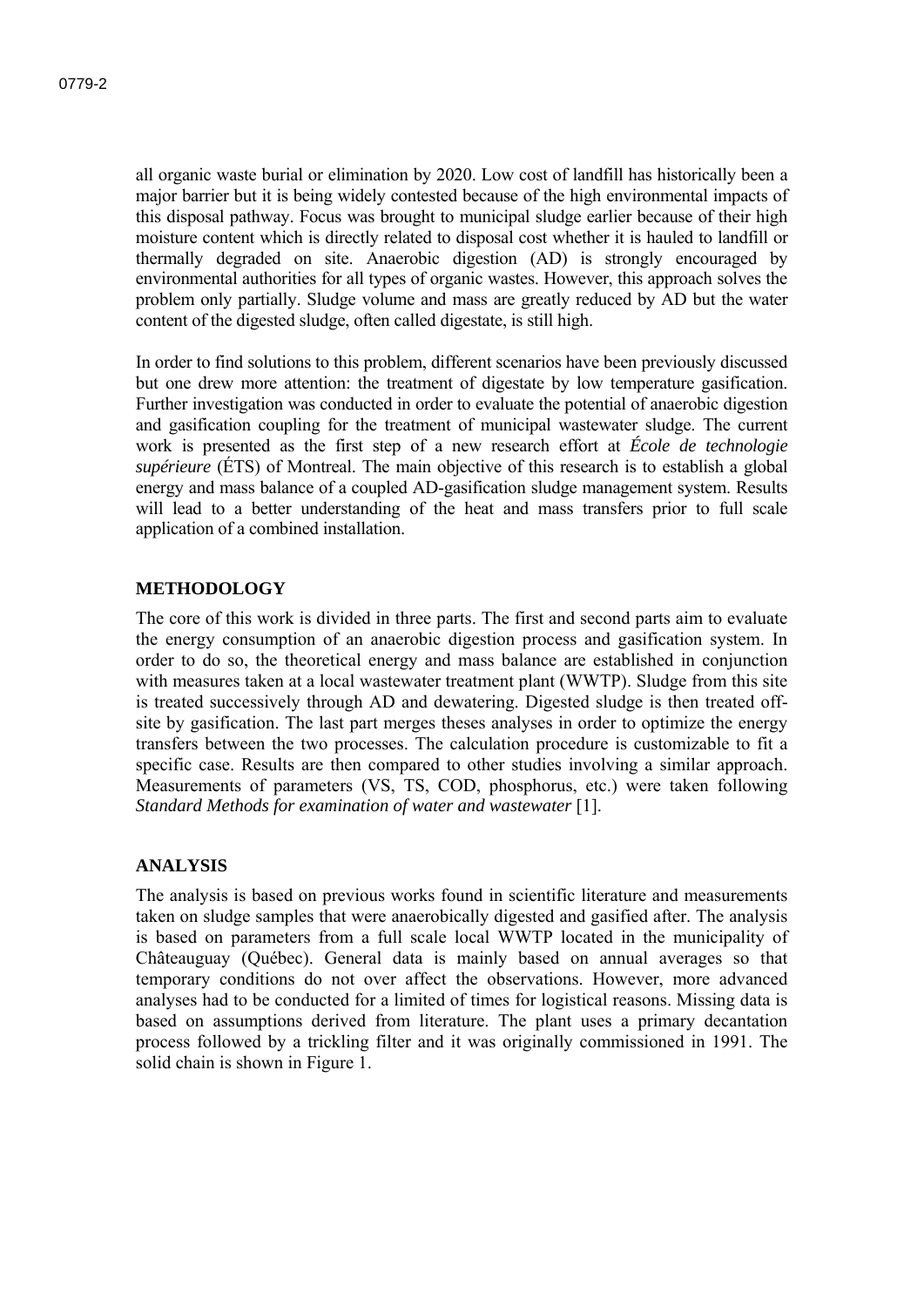

Figure 1. WWTP simplified process diagram

Figure 1 indicates that after screening, degritting and grease removal, the sludge is decanted to obtain a primary sludge that is directly introduced in an anaerobic digester while the remaining wastewater is subject to biological filtration. This secondary sludge is then directed in the anaerobic digester as well.

Samples from both mixed raw sludge (MRS) and anaerobically digested sludge are collected and regularly analyzed. In the normal process, digested sludge mixed with polymer is dewatered through a filter-press before being sent to landfill. Energy consumption from the dewatering step is not included because it is related to polymer selection, technology used and operation parameters. Therefore, the value for dewatering can vary significantly. In addition, water extraction process would be exactly the same with or without gasification in the context of this research. The gasification step is considered as a replacement for the dumpster or drying solutions which comes after dewatering.

For comparison with this analysis, work conducted by Boran et al. showed an excess energy of 8.86 GJ per dry ton of sludge anaerobically treated and then gasified excluding energy requirement of equipments (dewatering, pumping, etc.) but including heating requirements (sludge heating, etc.) [2]. Cao et al. presented an energy efficiency of 71.4% for waste activated sludge treated by AD and then by pyrolysis excluding energy requirements for ensuring the processes [3]. Assuming a dry digested sludge LHV of 17  $MJ \cdot kg^{-1}$ , this would lead to a 12.14 GJ per dry ton.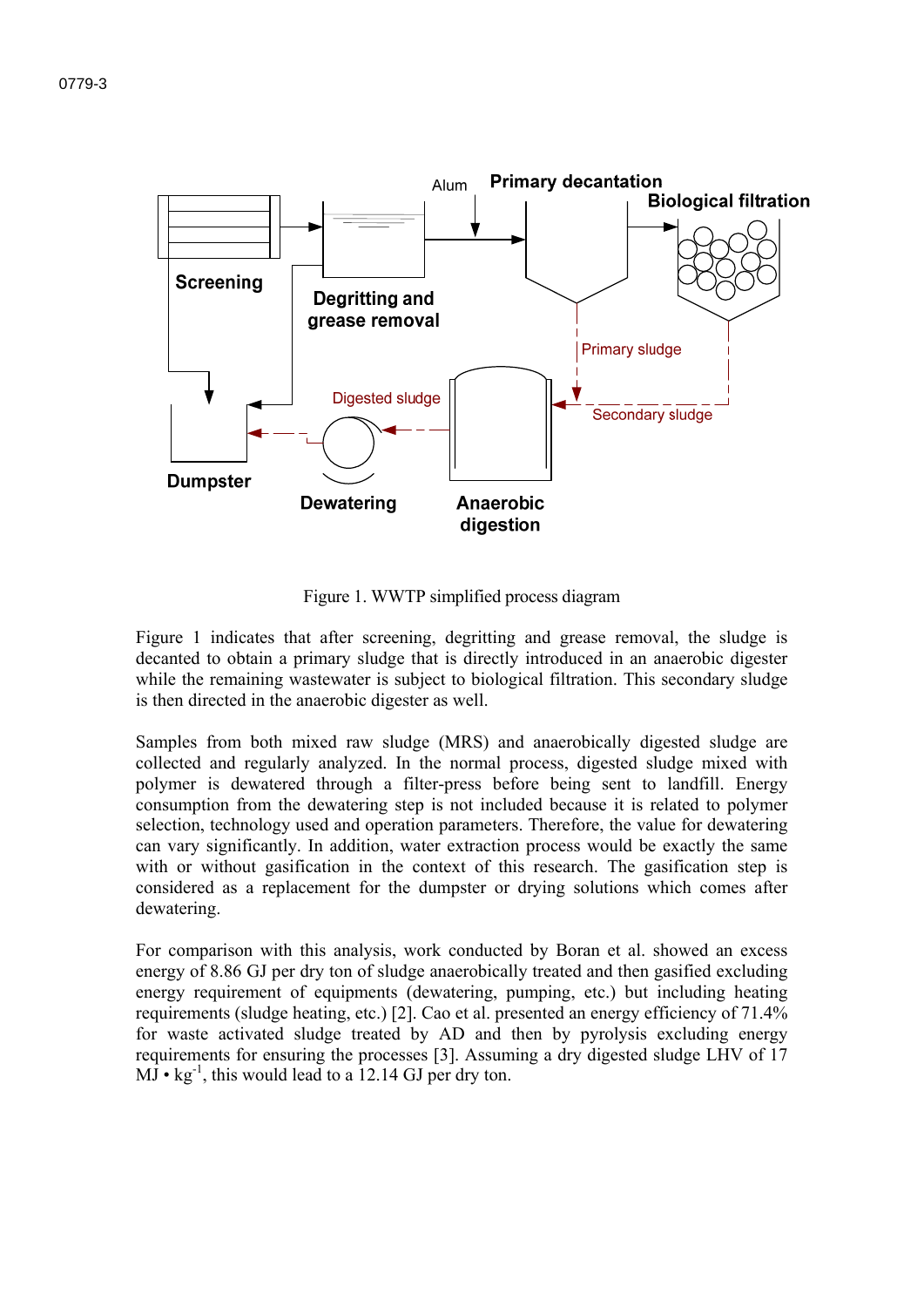#### **Anaerobic digestion**

Characteristics and kinetics of AD are well described in the literature. It is composed of four major steps: hydrolysis, acidogenesis, acetogenesis and methanogenesis. Rate determining step is generally known to be hydrolysis [4]. For calculation of mass balance, digester input is mixed raw sludge (MRS) which is composed of primary and secondary sludge. Outputs are digested sludge and biogas. Methane yield  $(R<sub>CH4</sub>)$  can be expressed as follow [5]:

$$
R_{CH4} = \frac{Q_{CH4}}{Q_e \times [VS]_F}
$$
 (1)

Methane production over incoming volatile solids (VS) flow indicates methane yield in  $Nm^3$ •kg<sub>VS</sub><sup>-1</sup>. This is very important to compare equivalent scenarios. Inorganic content is considered unchanged before and after digestion. It is noted that siloxanes, hydrogen sulfide, ammonia, nitrogen and other volatile compounds are released into biogas during AD process [6] but volume are relatively low and thus are neglected for this analysis. General performances indicate a 50% conversion of VS to biogas for a 70% VS sludge. In these conditions, the methane yield can vary greatly and is expected to be between 0.40 and 0.65 Nm<sup>3</sup> CH<sub>4</sub> • kg<sup>-1</sup> VS [2, 5, 7-9]. Biogas has a presumed composition of 60% CH4 and is saturated in water vapor at process temperature. The mass balance of the AD process is performed using annual average data collected by the plant operators of the WWTP. The plant uses a mesophilic digester of  $1500 \text{ m}^3$  followed by another similar tank that is used for settling and biogas stocking. Temperature is kept around 35.5°C during normal operation of the digester. Average hydraulic residence time (HRT) is about 25 days. Organic load is 1.56 kg VS  $m<sup>-3</sup>$  digester  $\cdot$  d<sup>-1</sup>. The main flows and characteristics of MRS, DS and biogas are presented in Table 1.

| Table 1. Average daily flows |  |
|------------------------------|--|
|                              |  |

| Type of flow     | Direction | Flow                 | Dryness  | Specific                 | VS                       | Dry flow     |
|------------------|-----------|----------------------|----------|--------------------------|--------------------------|--------------|
|                  |           | $(m^3 \cdot d^{-1})$ |          | gravity                  |                          | (t•d $^{-1}$ |
| Mixed raw sludge | In        | 75                   | $3.85\%$ | 1.04                     | 73 %                     | 2.89         |
| Digested sludge  | Out       | 72                   | $2.20\%$ | .02                      | 53 %                     | 1.58         |
| <b>Biogas</b>    | )ut       | 453                  | Sat.     | $\overline{\phantom{0}}$ | $\overline{\phantom{0}}$ | -            |

Biogas exact composition on a yearly basis is not precisely known. However, based on assumed CH<sub>4</sub> content (60%), VS reduction (48%) and biogas average flow, a CH<sub>4</sub> yield of 0.45 Nm<sup>3</sup> CH<sub>4</sub> • kg<sup>-1</sup> VS is evaluated using Equation 1. Remaining compounds are considered to be  $CO<sub>2</sub>$  and saturated water vapor.

Energy consumption factors are taken or adapted from published energy analyses and wastewater treatment references is conjunction with on-site data [2, 4, 10-13]. Energy consumption data is presented in Table 2 and reflect expected values from the WWTP based on annual average.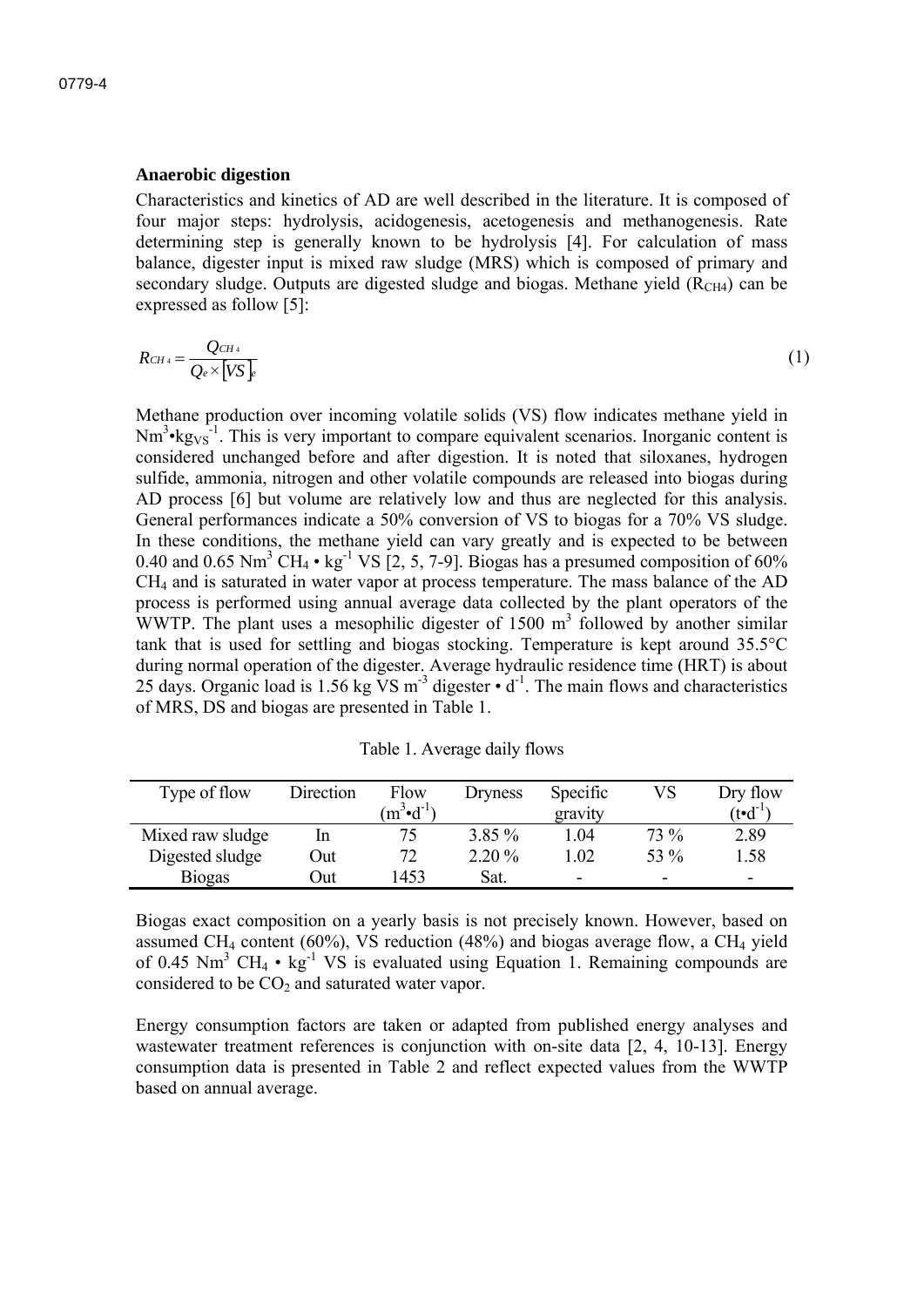| Parameter                       | Electrical   | Thermal      | Losses          | Thermal        |
|---------------------------------|--------------|--------------|-----------------|----------------|
|                                 | input $(GJ)$ | input $(GJ)$ | ΈJ              | (GJ)<br>output |
| Pumping and stirring            |              |              | 185             | 430            |
| Affluent heat $(35.5^{\circ}C)$ |              | 2932         | $\qquad \qquad$ | 2932           |
| Digester heating                |              | 974          | 974             |                |
| Total                           |              | 3906         | l 159           | 3362           |

Table 2. Annual energy data for anaerobic digestion

Digester heating is calculated using degree-days from Montreal, Canada and all heat contained in the biogas outflow is neglected. Combined electrical and mechanical efficiency of pumping and stirring is assumed to be 70%. For one insulated concrete digesters and one insulated concrete settling tank, the total volume is  $3000 \text{ m}^3$  for a total surface area of about 1300 m<sup>2</sup>. Average daily sludge flow at 3.85% TS is 75 m<sup>3</sup> per day. Then, biogas production is 1453 m<sup>3</sup> per day with a LHV taken at 21.5 [2, 9]. The end result is a digestion overall energy investment of  $4521 \text{ GJ} \cdot a^{-1}$  for a potential recovery of 3362 GJ •  $a^{-1}$  in low temperature thermal energy and 11402 GJ •  $a^{-1}$  of biogas energy.

### **Gasification**

The gasification process has been widely studied for several decades. Many researches focused on municipal sludge because of its particular management requirements and its very challenging high moisture content. Various gasification approaches exist. The intent here is not to expose them but to evaluate the expected potential. The major steps incurred in gasification are drying, pyrolysis and partial oxidation. Kinetics of pyrolysis, oxidative pyrolysis and gasification has been extensively described and modeled in literature, which is used for design parameters evaluation [3, 14-19]. Many researches use three parallel reactions to predict results of the models with decomposition temperature around 250°C, 350°C and 550°C [20, 21].

For this research, generated syngas is used to tend as much as possible toward selfsustainability of gasification. However, experiments have led to a minimum dryness of 45-55 % for autothermic combustion of digested sludge [2]. This implies that lower dryness level would require auxiliary fuel. Also, in order to minimize loss of highly volatile inorganic elements, a low temperature process (400 to 500°C) is used in this study. This is especially important as phosphorus is one of the most valuable fertilizing elements contained in sludge. Also, it is known to show very little volatilization below 600 $^{\circ}$ C [22]. Phosphorus (P<sub>2</sub>O<sub>5</sub>) typical concentration in digested sludge is considered to be around 2.5 to 3.6 % TS [11, 19]. The mass balance of gasification is based on literature data in addition to VS, mass and heating value reduction. All mass losses are assumed to end up as condensed water and flue gases. For experimentation, digested sludge was transported to an offsite gasifier right after being dewatered. The gasifier is a small capacity commercial unit (50 to 100 kg  $\cdot$  h<sup>-1</sup>) designed for waste energy recovery using air as the gasifying agent. The gasifier simplified process is shown at Figure 2.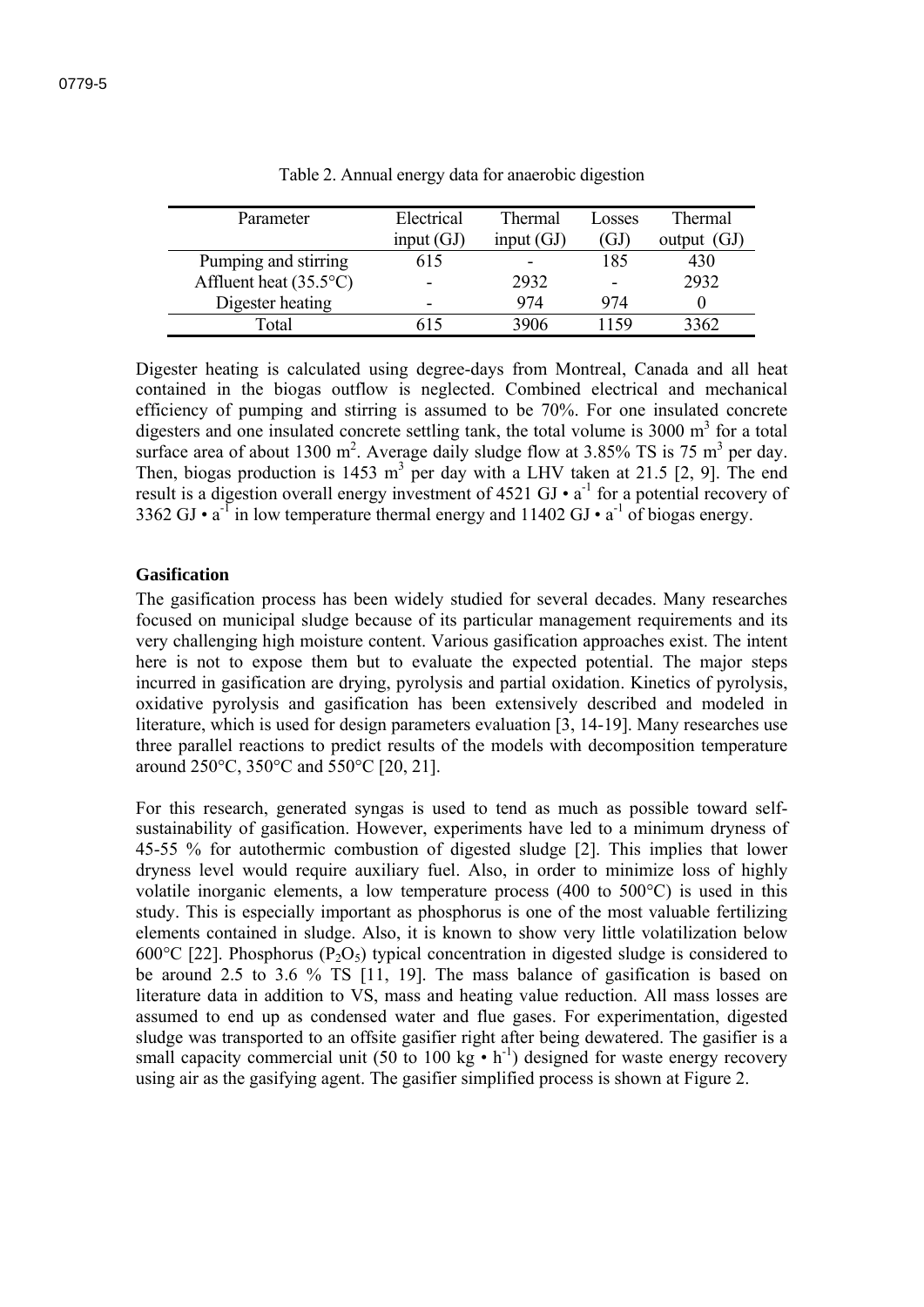

Figure 2. Simplified gasifier process diagram

Syngas is produced in the gasifier at around 450°C. It is automatically sent to a combustion chamber maintained at constant temperature (1100°C) with an auxiliary fuel. Flue gases are then directed to a heat exchanger in the gasifier before being quenched in a wet scrubber. Heat is recovered from warm water which is sent back to the scrubber. Collected residue is carbonaceous ash or biochar. Multiples physical analyses were performed on digested sludge and gasified sludge (biochar). Properties of analyzed products are presented in Table 3.

| Type            | Dryness    | VS  | <b>HHV</b>             |  |
|-----------------|------------|-----|------------------------|--|
|                 |            |     | $(MJ/kg_{\text{dry}})$ |  |
| Digested sludge | <b>22%</b> | 55% | 12 1                   |  |
| Gasified sludge | $100\%$    | 15% | 2.0 to $3.5$           |  |

Table 3. Properties of digested and gasified sludge

In the gasification process, VS went down from 55% to 15% and water content became negligible. This is equivalent to a mass reduction of 47% on a dry basis and 88% on a wet basis. Measure HHV of biochar is about 20% of digested sludge but measurements were not very accurate due to very low energy content.

On the energy side, inputs to the system are provided by electrical equipments and auxiliary fuel. However, electrical consumption is excluded because it cannot be considered directly proportional to scaling up and because it is highly dependent upon the technology used. Energy output is the thermal energy recovered from warm water flow. Table 4 contains energy values used for the analysis.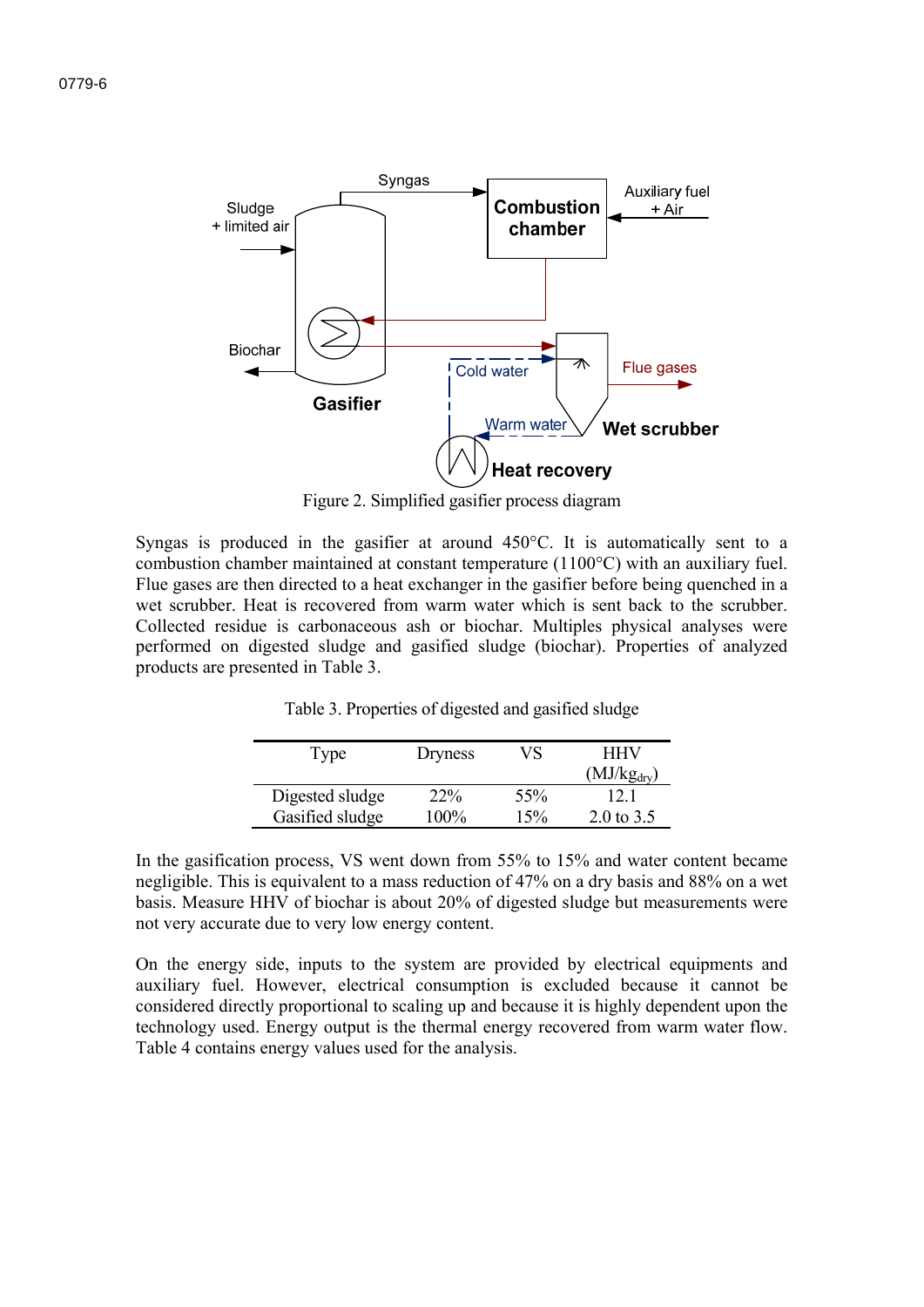| Parameter      | Thermal      | Losses | Thermal       |
|----------------|--------------|--------|---------------|
|                | input $(GJ)$ | GJ     | output $(GJ)$ |
| Auxiliary fuel | 3321         | 332    | 2989          |
| Sludge energy  | 6996         | 1014   | 5981          |
| Total          | 0.317        | 1346   |               |

Table 4. Annual energy data for gasification

Preliminary evaluations show a 10 317 GJ investments for 8970 GJ of potential recovery. Losses include remaining energy from the biochar and energy that is not recovered from the process. About 95% of the total energy content was released during gasification. Thermal efficiency of the gasification configuration excluding electricity to run the process is presumed to be 90%. Overall thermal efficiency is then 87%.

### **Anaerobic digestion and gasification coupling**

By merging the energy and mass balances, many transfers can be achievable. Values as inserted in Figure 3. These values are calculated on an annual basis from the average data. First chain is sludge (full line) is sludge (brown) and biogas (green). Water direction (blue) is represented by small dashes lines. Finally, heat (red) is shown by large dashes lines. Mass and energy values are shown in boxes. Thick border boxes include final recoverable products and energy with the temperature of recovery.



Figure 3. Anaerobic digestion and gasification process diagram

The coupled process proposes transfer of biogas to the gasifier. On the other hand, energy recovered from the gasifier (around 60°C) is used to heat the incoming sludge and the digester. The recoverable energy is 8081 GJ in the form of biogas, 5064 GJ of water at 60°C and 3362 GJ of sludge at 35.5°C. Losses are considered but not shown on the figure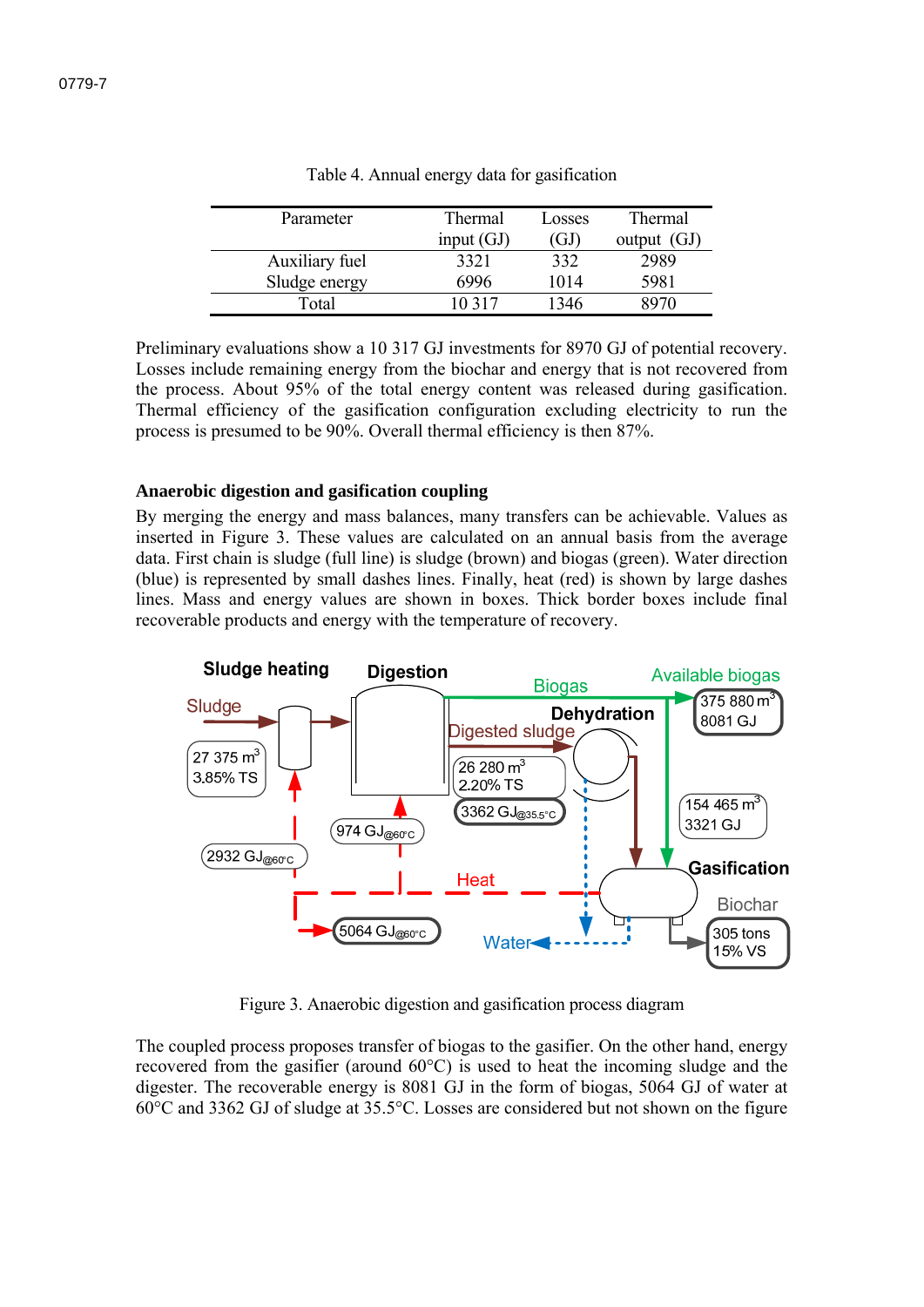in order to ease understanding. Excess energy, excluding electricity consumption and heat available at  $35.5^{\circ}$ C, go up to  $12.9$  GJ • dry ton<sup>-1</sup>.

#### **DISCUSSION**

For the anaerobic digestion, it is obvious that the main energy requirement is heating of incoming sludge. This is especially important because higher insulation of digesters can have a limited impact on energy consumption. Energy recovery from outgoing flow is technically challenging due to the nature of sludge and its low temperature differential. However the presence of a gasifier brings a new higher density source of energy to fulfill the AD needs. Therefore, it should deserve consideration in digestion system design. The excess energy result of 12.9 GJ per dry ton of sludge is coherent with other works but is probably overestimated. Excess biogas is a valuable resource and coupling of AD with gasification could potentially result in a 5% reduction of biogas use but produces a totally dry residue. Consequently, it would be wise to replace biogas for drying applications when applicable because it is a higher energy density and more versatile gas than syngas. Waste excess heat could be used to pre-dry the sludge which would reduce the biogas consumption even more. This leaves more potential for other uses such as biomethane upgrade for grid injection. Most of the heat generated by gasification in this experiment is in the form of hot water around 50 to 60°C. This abundant energy source includes recovered latent energy from condensation of flue gases. There is major potential for fulfilling most if not all of the heating requirements of the AD system depending on the simultaneity of the demand and the production. A comfortable excess of energy is available and should be used for on-site application such as water and air heating. Heat pumps could help increase recovery potential. Nevertheless, more complete calculations are required before attempting a full scale installation because of the many assumptions used for this work.

#### **CONCLUSION**

This project intended first to evaluate whether or not the anaerobic digestion and gasification coupling could be beneficial from an energy efficiency point of view. Theoretical calculations combined with experimental analyses showed that an important energy efficiency improvement was possible by combining the two processes. A reduction of 35% of energy from biogas was obtained for the studied WWTP. Confidence in results would benefit from a more integrated large scale coupled process using biogas as the auxiliary fuel. Additional research should be conducted in order to optimize energy transfers and maximize valuable energy outputs such as biogas. Furthermore, an air drying step using waste heat could improve energy efficiency of the process and downside the equipment such as in [15]. A very important potential exists for the anaerobic digestion and gasification coupling so emphasis should be put on economical analyses based on local contexts, legislations and incentives. Finally, biochar analyses would help determine whether this product is suitable for agriculture or phosphorus extraction techniques should preferred.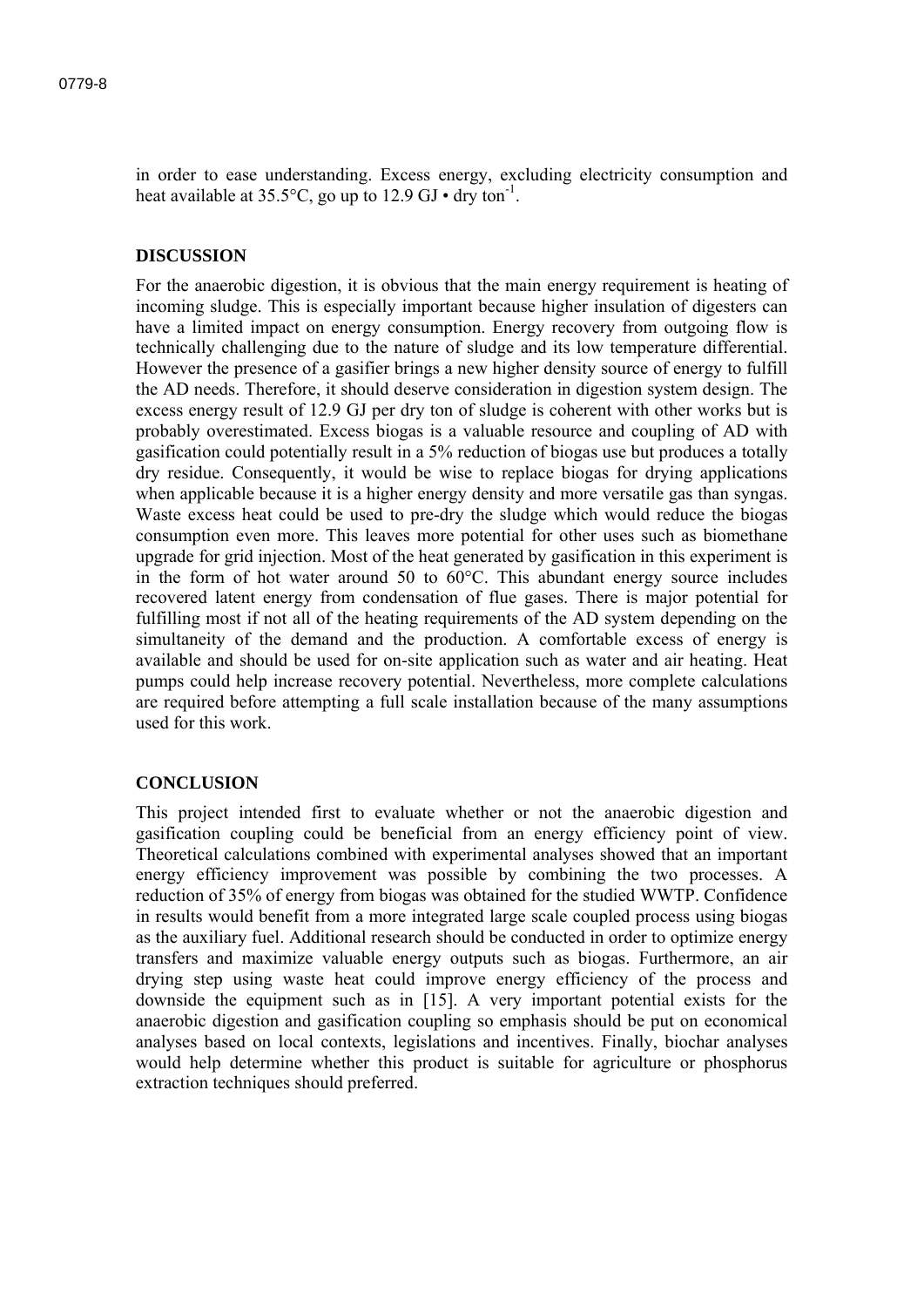# **ACKNOWLEDGEMENT**

Authors are grateful for the research funders and partners: Ecosystem, Terragon, ÉTS, t3e industrial research chair, STEPPE, CRSNG, FQRNT, Recyc-Québec and Fondation unversitaire Arbour.

# **NOMENCLATURE**

| AD          | Anaerobic digestion                  |
|-------------|--------------------------------------|
| DS          | Digested sludge                      |
| <b>HHV</b>  | Higher heating value                 |
| $Nm^3$      | Normal cubic meters at 0°C and 1 bar |
| <b>TS</b>   | Total solids                         |
| <b>VS</b>   | Volatile solids                      |
| <b>WWTP</b> | Wastewater treatment plant           |
|             |                                      |

# **REFERENCES**

- 1. Eaton, A. D.; Franson, M. A. H., *Standard methods for the examination of water & wastewater*. American Public Health Association: 2005.
- 2. Boran, J.; Houdkova, L.; Ucekaj, V.; Stehlik, P., Utilization of energy from thermal treatment of sludge. *Management of Environmental Quality: An International Journal*  2008, 19, (4), 433-443.
- 3. Cao, Y.; Pawłowski, A., Sewage sludge-to-energy approaches based on anaerobic digestion and pyrolysis: Brief overview and energy efficiency assessment. *Renewable and Sustainable Energy Reviews* 2012, 16, (3), 1657-1665.
- 4. Appels, L.; Baeyens, J.; Degrève, J.; Dewil, R., Principles and potential of the anaerobic digestion of waste-activated sludge. *Progress in Energy and Combustion Science* 2008, 34, (6), 755-781.
- 5. Bernet, N.; Buffière, P., Caractérisation de la mise en oeuvre de la méthanisation. In *La méthanisation 2e édition*, Lavoisier: France, 2011; pp 87-113.
- 6. Ryckebosch, E.; Drouillon, M.; Vervaeren, H., Techniques for transformation of biogas to biomethane. *Biomass and Bioenergy* 2011, 35, (5), 1633-1645.
- 7. Arnaud, T., Traitement et valorisation du biogaz issu d'un réacteur anaérobie. In *La méthanisation 2e édition*, Lavoisier: France, 2011; pp 480-498.
- 8. Nallathambi Gunaseelan, V., Anaerobic digestion of biomass for methane production: A review. *Biomass and Bioenergy* 1997, 13, (1–2), 83-114.
- 9. Camacho, P.; Prévot, C., Méthanisation des boues. In *La méthanisation 2e édition*, Lavoisier: France, 2011; pp 87-113.
- 10. Bohn, I.; Björnsson, L.; Mattiasson, B., The energy balance in farm scale anaerobic digestion of crop residues at 11–37 C. *Process Biochemistry* 2007, 42, (1), 57-64.
- 11. Metcalf & Eddy.; Tchobanoglous, G.; Burton, F. L.; Stensel, H. D., *Wastewater engineering : treatment and reuse*. 4th ed.; McGraw-Hill: Boston ; Montréal, 2003; p xxviii, 1819 p.